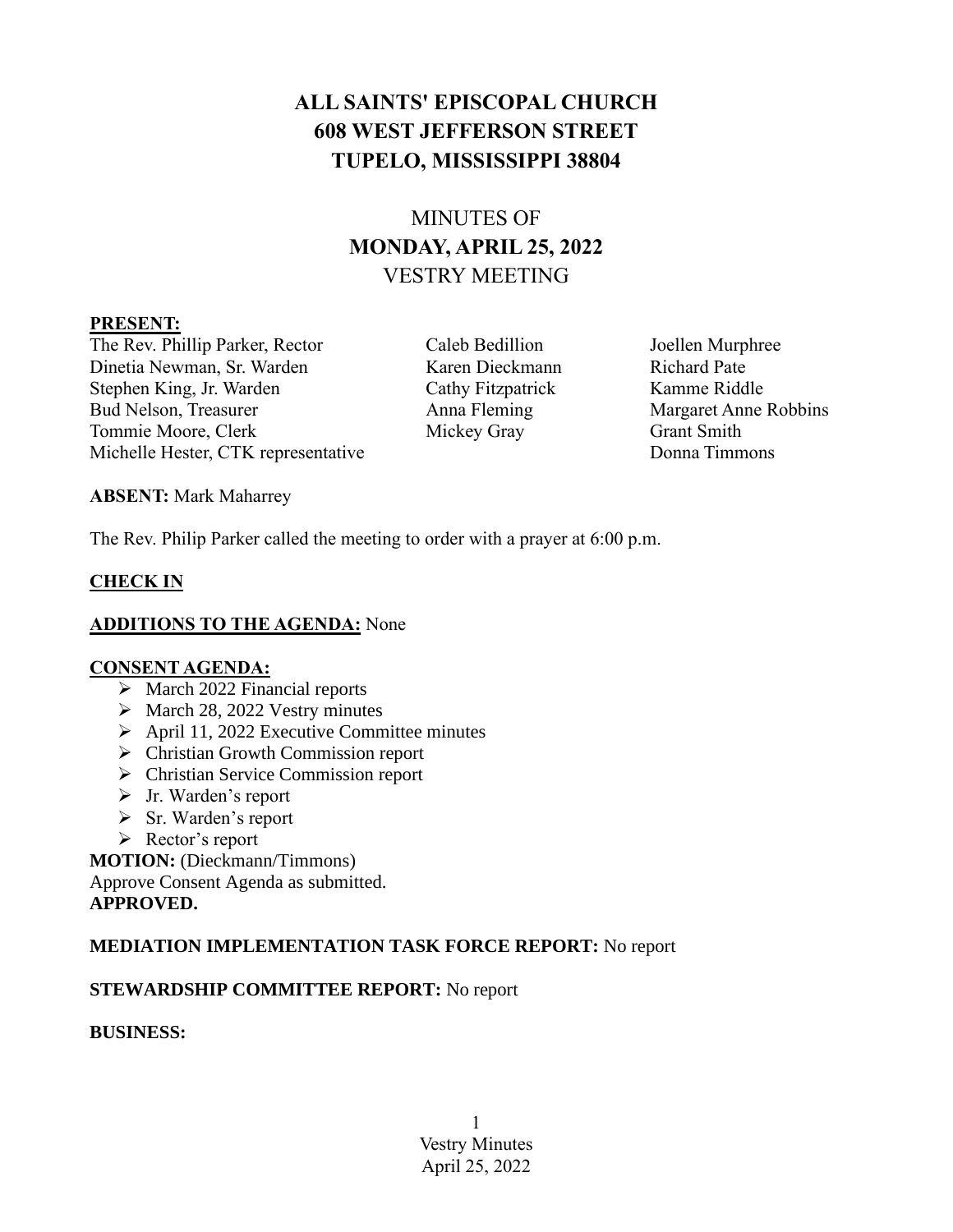## **Treasurer's report**

Bud began his report by giving an overview of our financial status as of March 31, 2022. The written financial reports have been made a part of these minutes. Bud reported that pledge offerings were over budget for the month. Total revenue is slightly under budget year-to-date. Total expenses were slightly above budget for the month of March but remain under budget year-to-date. Bud reported he feels we are in a strong position regarding cash flow and expenses.

Bud reported the balance on our building loan is approximately \$867,000. He stated that cash flow projections indicate we need to begin planning for the next debt reduction campaign.

Bud advised the Vestry that procedures for handling the Sunday deposit need to be followed more closely. Several issues have occurred over the last several months. He asked the Vestry to please follow all instructions for handling the deposits. Procedures are posted on the outside of the cabinet in the workroom and Vestry members are sent a copy of the procedures with their quarterly schedule. He emphasized if you are not able to serve in the VPOD capacity, please find another Vestry member to sub and let your partner know in advance if at all possible. He also distributed a paper copy of the procedures to each Vestry member.

**MOTION:** (Gray/Dieckmann) Approve Treasurer's report as given. **APPROVED.**

#### **Approve changing signers on our accounts to include Assistant Treasurer**

The discussion of this agenda item was tabled, with details to be distributed at a later date.

#### **Continue discussion of "Radical Hospitality"**

Phillip opened the discussion by reminding the Vestry at their retreat earlier in April, they discussed Bishop Seage's expectations that all parishes and missions adopt some kind of overall safety plan developed by the process described in the Diocesan Task Force report. The Diocesan Task Force was charged with studying and ultimately addressing church safety. Creating a safe church would include not only forming a plan in the event someone was present on our campus to cause harm to others but having a plan in place for severe weather warnings, fire or medical emergencies, addressing lighting issues, having current background checks and Safeguarding God's Children on required volunteers and employees. The Task Force issued "Basic Considerations for Promoting Church Safety" that addressed:

- Creating a written Safety Plan
- Making decisions about reducing premises vulnerabilities
- Making decisions about promoting awareness
- Making decisions about response protocols
- Making decisions about parishioner communication
- Making decisions about armed presence
- Ground all decision-making and the creation and implementation of the Safety Plan in the Gospel

Phillip advised that the Bishop has requested safety plans be developed and a report submitted to him by the Annual Council in January 2023.

At that time, the Vestry agreed the next step would be to form a task force to study these matters. A discussion followed. Members of the Vestry suggested the following:

> 2 Vestry Minutes April 25, 2022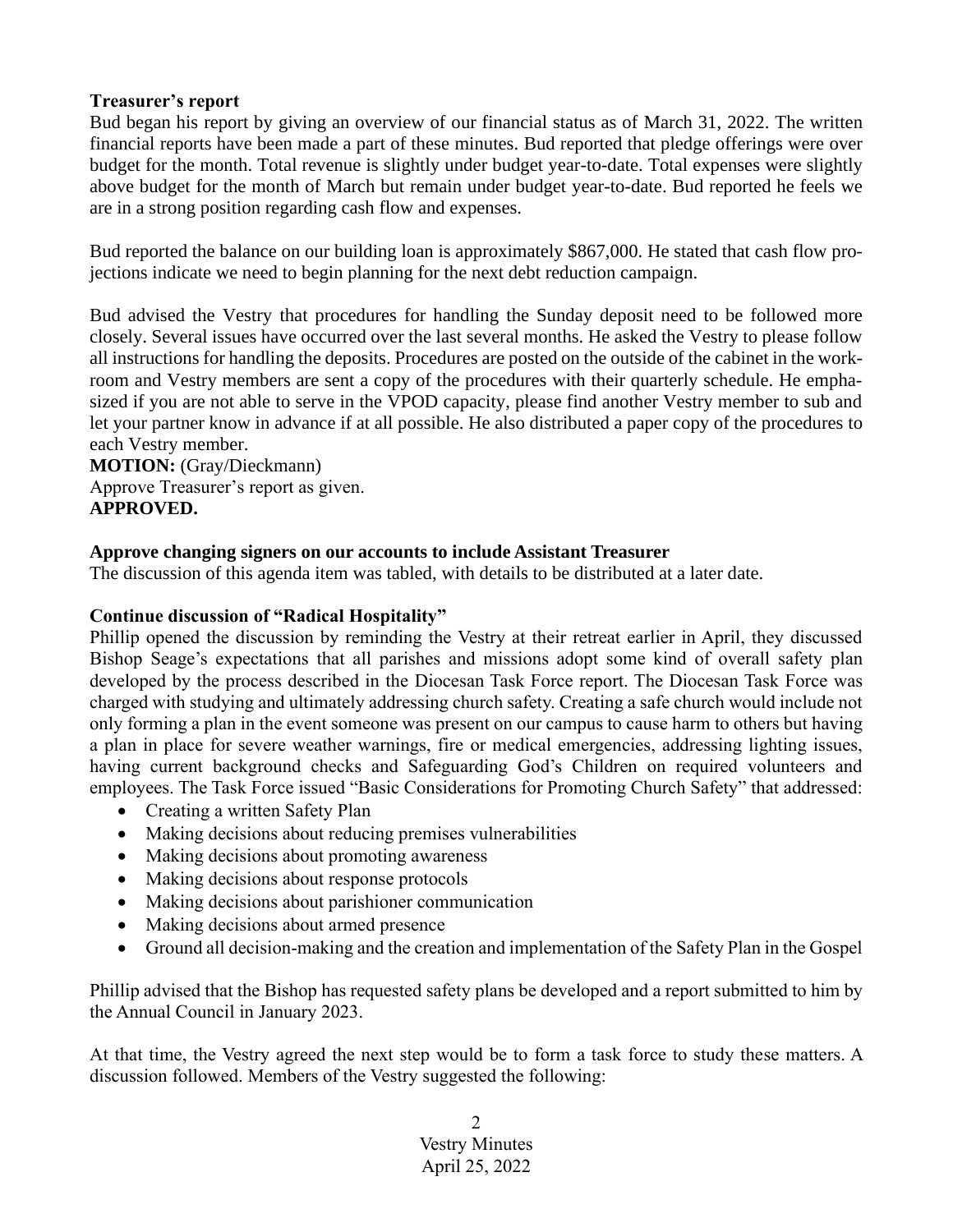- Members of the task force should come from the Vestry and the parish at large, with having at least one member of the Task Force from each Vestry class (four from the Vestry; four from the parish at large; one chair).
- Task Force should report to the Vestry each month the progress being made to define the procedures. The report will be a part of the agenda each month.
- The task force should report the final plan/procedures to the Vestry no later than October 17, 2022 to give the Vestry time to study and review the plan and procedures ahead of submitting it to Bishop Seage in January 2023.

# **MOTION:** (Newman/Newman)

Approve activation of a task force to study and devise a plan and procedures for overall church safety to be submitted to the Vestry by October 17, 2022. **APPROVED.**

## A discussion of the chair and members of the task force followed. Phillip encouraged the Vestry to submit to him or the Wardens names of parishioners to serve on the task force. After the discussion, the following motion was made:

## **MOTION:** (King/Bedillion)

Authorize the Rector and Wardens to recruit the membership, including the chair, of the Safety Task Force.

# **APPROVED.**

After the discussion of the task force, Phillip asked the Vestry to name ways in which "radical hospitality" could be defined:

- Making people feel at home, comfortable and accepted.
- Knowing names / remembering to wear nametags.
- Be welcoming to parents with young children.
- Add communion instructions in the appropriate place in the service bulletin.
- Introduce yourself to folks you don't know.
- Improve signage outside specifically to include advertisement of services.

## **Discussion of Pastoral Watch/Welcoming committee**

The Care Team is considering contacting parishioners they can identify who have not returned to church post-COVID. Margaret Anne Robbins, co-chair of the Care Team, asked Vestry members to forward names to either her or Joellen of those parishioners who they might need to contact. The contacts would be just to let people know they have been missed and that we hope to see them in church soon. Phillip will be meeting with Margaret Anne and Joellen soon to tweak some of the Care Team structure. Margaret Anne advised that Vestry members may be asked to make some of the calls to parishioners, depending on how many they determine need to be contacted.

Dinetia called for volunteers to be a part of the committee to welcome our Curate, Becca Walton to Tupelo and All Saints'/CTK. Becca will graduate from the School of Theology at Sewanee on May 7

> 3 Vestry Minutes April 25, 2022